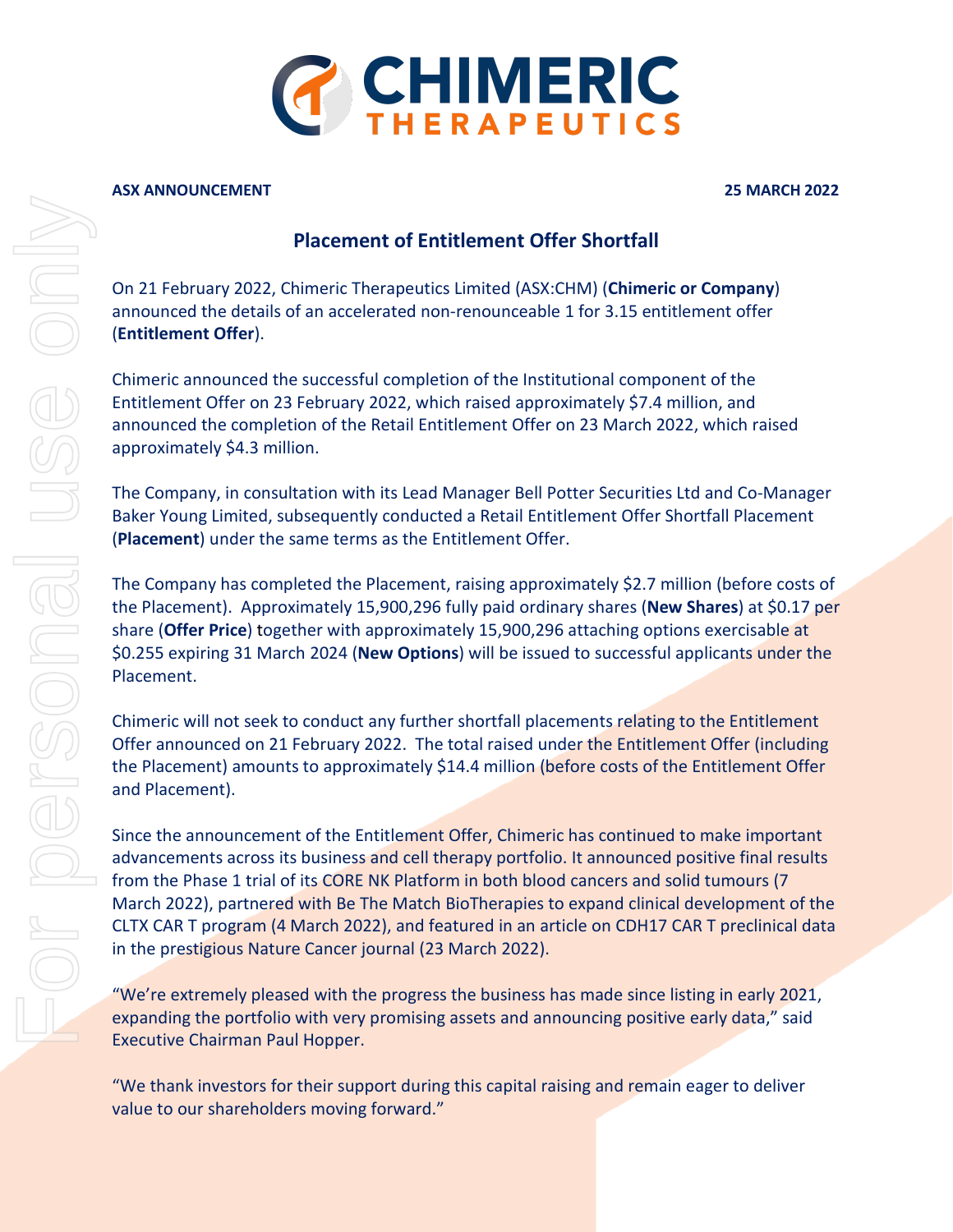

### **Indicative timetable**[1](#page-1-0)

Indicative dates for the Placement are set out below.

| <b>Event</b>                                                      | <b>Date</b>   |
|-------------------------------------------------------------------|---------------|
| Settlement via Delivery Versus Payment (DvP) for New Shares to be | 30 March 2022 |
| <b>lissued under the Placement</b>                                |               |
| Allotment via DvP of New Shares and New Options issued under the  | 31 March 2022 |
| Placement, normal ASX trading commences                           |               |

## **Electronic access**

The prospectus (**Prospectus**) under which the Entitlement Offer was made is available at www.chimerictherapeutics.com.

Authorised on behalf of the Chimeric Therapeutics board of directors by Chairman Paul Hopper.

#### **Important information**

**This document must not be distributed or released in the United States.**

## **ABOUT CHIMERIC THERAPEUTICS**

Chimeric Therapeutics, a clinical stage cell therapy company and an Australian leader in cell therapy, is focused on bringing the promise of cell therapy to life for more patients with cancer. We believe that cellular therapies have the promise to cure cancer not just delay disease progression.

To bring that promise to life for more patients, Chimeric's world class team of cell therapy pioneers and experts is focused on the discovery, development, and commercialization of the most innovative and promising cell therapies.

CHM 1101 (CLTX CAR T) is a novel and promising CAR T therapy developed by scientists at the City of Hope Medical Centre in California for the treatment of patients with solid tumours. CHM 1101 is currently being studied in a phase 1 clinical trial in recurrent/ progressive glioblastoma. A 2nd CLTX CAR T phase 1 clinical trial is planned to begin in 2022 in additional solid tumours.

CHM 2101 (CDH17 CAR T) is a novel, 3rd generation CDH17 CAR T invented at the University of Pennsylvania. CHM 2101 (CDH17 CAR T) is currently in preclinical development with a planned phase 1 clinical trial in 2022 in Neuroendocrine Tumours, Colorectal, Pancreatic and Gastric Cancer.

<span id="page-1-0"></span>All dates are indicative only and subject to change. Chimeric reserves the right to withdraw or vary the timetable without notice.